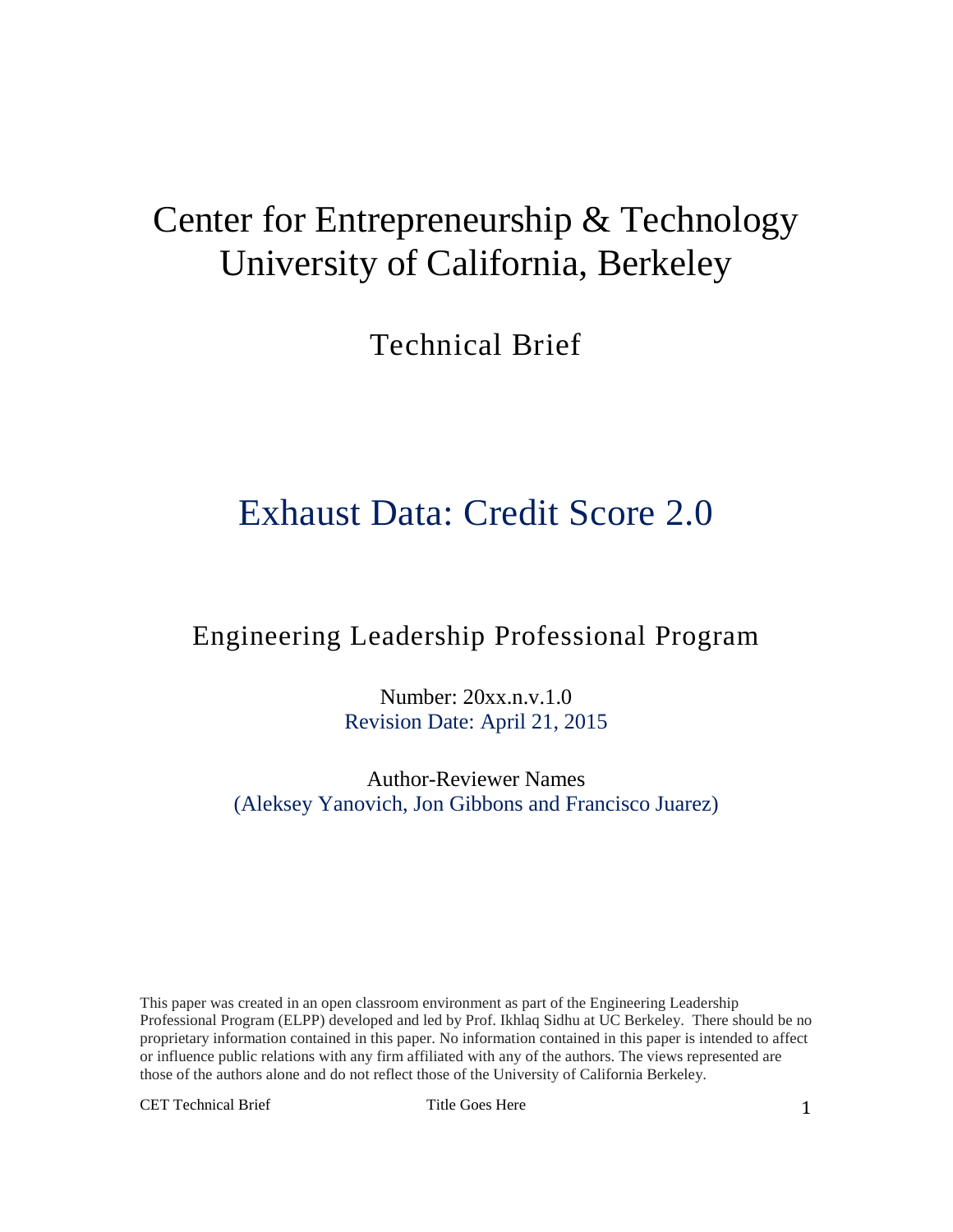| L.                                                             |
|----------------------------------------------------------------|
| $\Pi$ .                                                        |
| III.                                                           |
|                                                                |
|                                                                |
|                                                                |
|                                                                |
|                                                                |
|                                                                |
|                                                                |
|                                                                |
| About UC Berkeley Center for Entrepreneurship & Technology. 17 |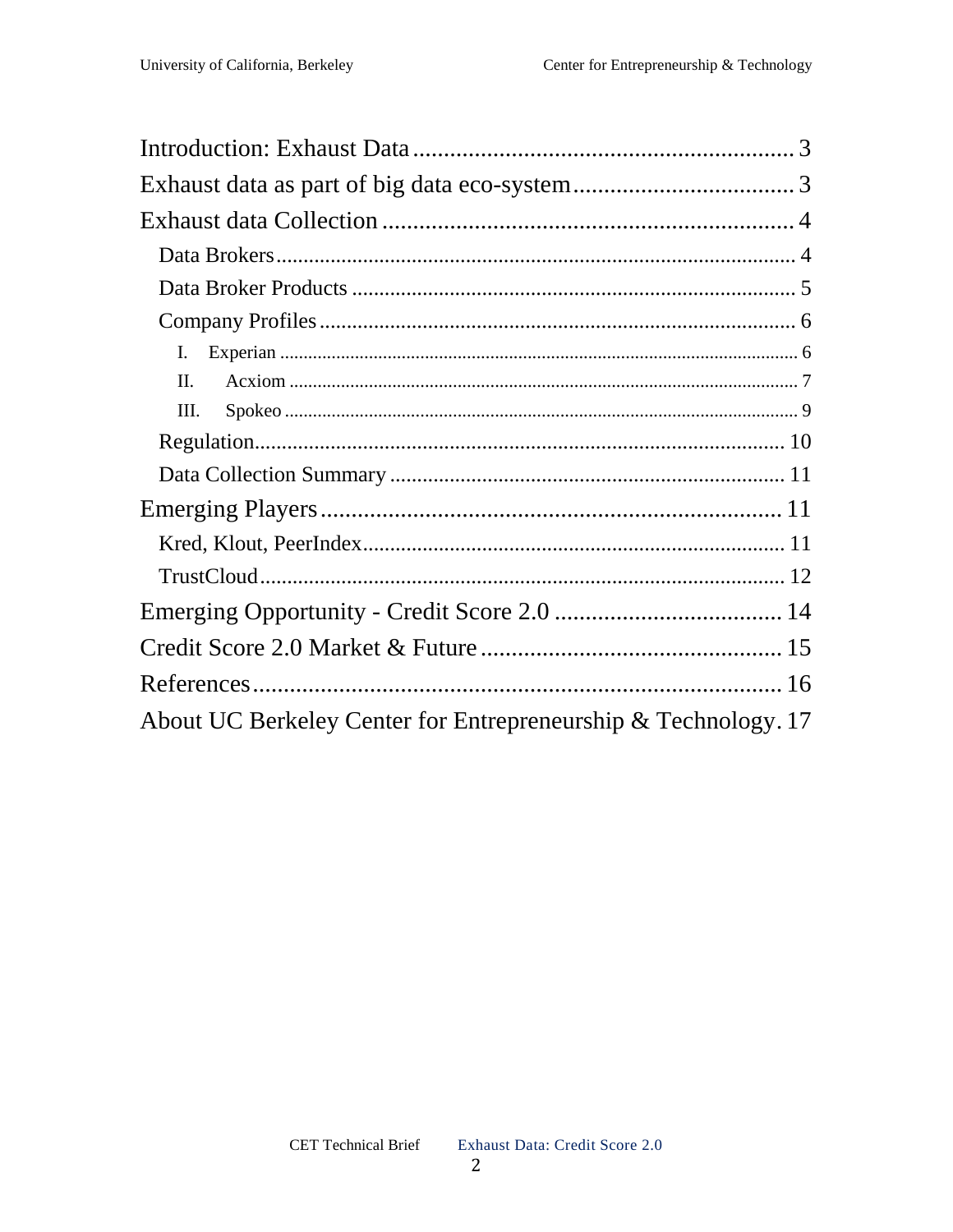# INTRODUCTION: EXHAUST DATA

The brief will focus on how big data has revolutionized the collection and analysis of exhaust data, how personal data has become a commodity sold by businesses for the purposes of targeted advertising, marketing, and customer qualification, and the business opportunity to create a new transparent credit score for the sharing economy, Credit Score 2.0, based on exhaust data.

Exhaust data is the electronic trail of information you leave as you go about your day using mobile devices, credit cards, reward cards, surveys and online activities. Data in the form of cookies, selections or preferences leave a trail preferences that are valuable. Exhaust data is not restricted to electronic data but could include data from rewards cards, paper surveys, mortgages or loan applications and credit reports.

Data is growing at an incredible rate and exhaust data is growing proportionally. In  $2014$  Intel<sup>1</sup> predicted that by 2017, mobile traffic will have grown 13 times in just five years, and by 2017 there will be 3 times more connected devices than people on earth. All digital data created 4 zettabytes in  $2013^2$  (that is 2 to the  $70<sup>th</sup>$  power or 1021 bytes). Most of the data is unstructured but all this electronic data leaves a digital fingerprint.

### EXHAUST DATA AS PART OF BIG DATA ECO-SYSTEM

The exhaust data eco-system consists of data collectors, data storage and processors, data analysis and data sales. Data collectors gather our exhaust data with or without our knowledge or permission. The data is stored and processed using software such as Apache Hadoop which is an open-source software framework written in Java for distributed storage and distributed processing of very large data sets<sup>3</sup>. Data analysis includes sorting, analyzing and packaging the data for specific purposes or end customers. Data sales is just that, sales to end customers inside or outside the company that collects, stores and analyses the information.

Data can be purchased from data brokers. Data can be used internally to help target customers or improve some business process, or data can be sold to an outside customer. For example, CVS Caremark and Walgreens sold data about its pharmacy customers, such as patient names, contact information, doctor's names and

3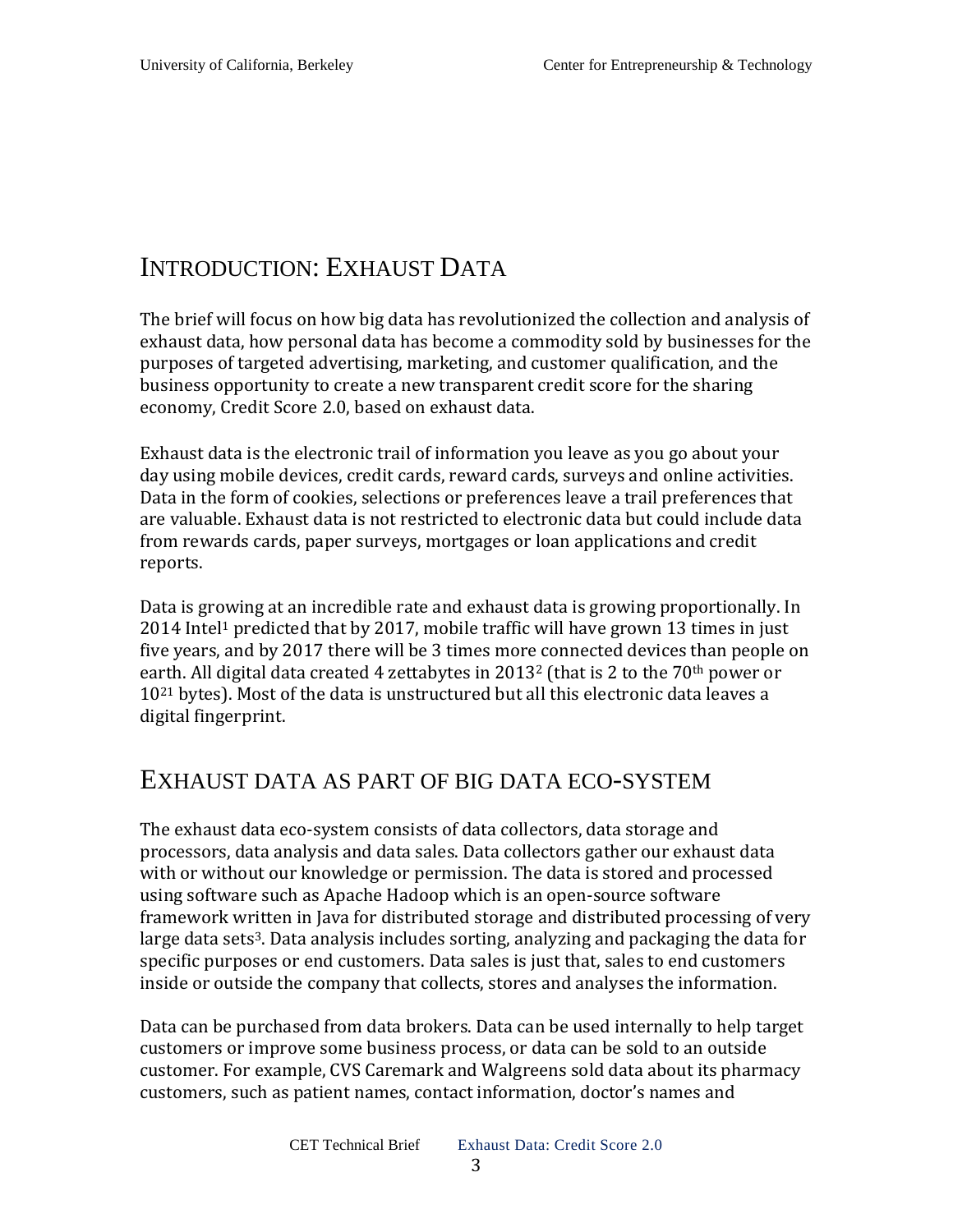prescription details, to data brokers who then sold this information to pharmaceutical vendors such as Eli Lilly and Co., Merck, AstraZeneca, Bayer and other drug manufactures4.

# EXHAUST DATA COLLECTION

Every company who has a service or a product collects data from its customers. This is not new, but what has changed is the quantity and quality of customer specific data being generated and the emergence of customer data being a product that can be bought and sold.

Data collectors include traditional companies such as credit rating agencies like Experian, Equifax and TransUnion. Marketing agencies like Acxiom and Epsilon Business information and news agencies such as Bloomberg and Dun & Bradstreet. Retailers like Walmart, Target, and Walgreens. New players include Google, Facebook, and Amazon use offline data and profile information to target ads and market products. Telecommunication companies such as AT&T, Verizon, Comcast and BT use mobile data that adds GPS location to the exhaust data being generated and stored. Agencies such as the NSA and Department of Homeland Security collect similar information for security reasons.

# DATA BROKERS

In 2012 the FCC defined a Data Broker as "companies that collect information, including personal information about consumers, from a wide variety of sources for the purpose of reselling such information to their customers for various purposes, including verifying an individual's identity, differentiating records, marketing products, and preventing financial fraud."6 The number of companies and size of the industry is not clear but estimates indicate that this is multi-billion dollar industry consisting of hundreds of companies7.

As previously noted the industry includes credit reporting agencies, digital marketing companies, retailers, and various online media companies. Data brokers collect traditional offline data and combine it with online data to create detailed customer profiles. Customer profiles are used to predict if an individual is a credit risk or is likely to be a customer for a high end SUV.

In a 2013 US Senate, Staff Report for Chairman Rockefeller<sup>5</sup> it states the following:

*Acxiom alone has "multi-sourced insight into approximately 700 million consumers worldwide,"54 and Datalogix asserts its data "includes almost every U.S. household."55 Some of the companies maintain thousands of data points on individual consumers, with one providing the Committee a list of approximately 75,000 individual data elements that are in its system.56 Data*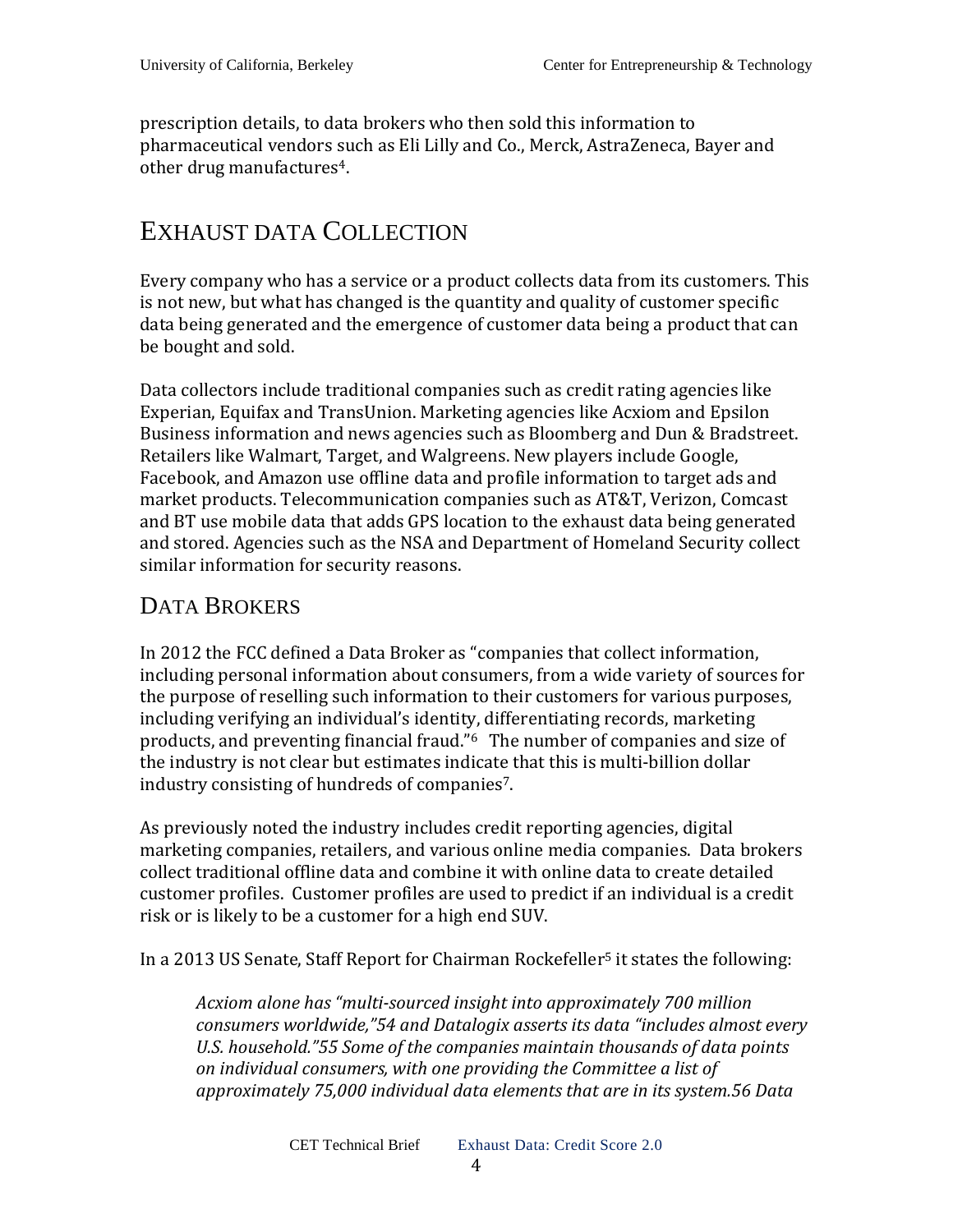*collected by these companies includes detailed and personal information including data on consumers' health and financial status.*

The 2013 US Senate, Staff Report for Chairman Rockefeller<sup>5</sup> concluded the following:

- Data brokers collect a huge volume of detailed information on hundreds of millions of consumers.
- Data brokers sell products that identify financially vulnerable consumers.
- Data broker products provide information about consumer offline behavior to tailor online outreach by marketers.
- Data brokers operate behind a veil of secrecy

### DATA BROKER PRODUCTS

Data brokers are in the business of collecting and analyzing consumer data to provide their customers insight into groups or individual consumer's characteristics and predicted behaviors. Customer profiles consist of "actual" or "modeled" elements. Actual data could include date of birth, address, marital status, Etc… Modeled elements could be something like "an interest in a sport based on a magazine subscription"8. Customer data is provided in the form of a list of individuals who may be interested in a project or service, or specific customer information to augment information that a company may already have on an individual. The consumer databases are provided with analytic tools, and multiplatform tracking tools to enable data broker customers to advertise and market to their potential customers.

Data broker products are known to characterize a consumer's economic status. According to the Rockefeller Senate Report. Consumers who are financially stable may be characterized as "Power Couples", "American Royalty, or "Just Sailing Along"5. The Rockefeller Report also identified Data Broker profiles that targeted financially vulnerable populations as shown in the Figure I below5.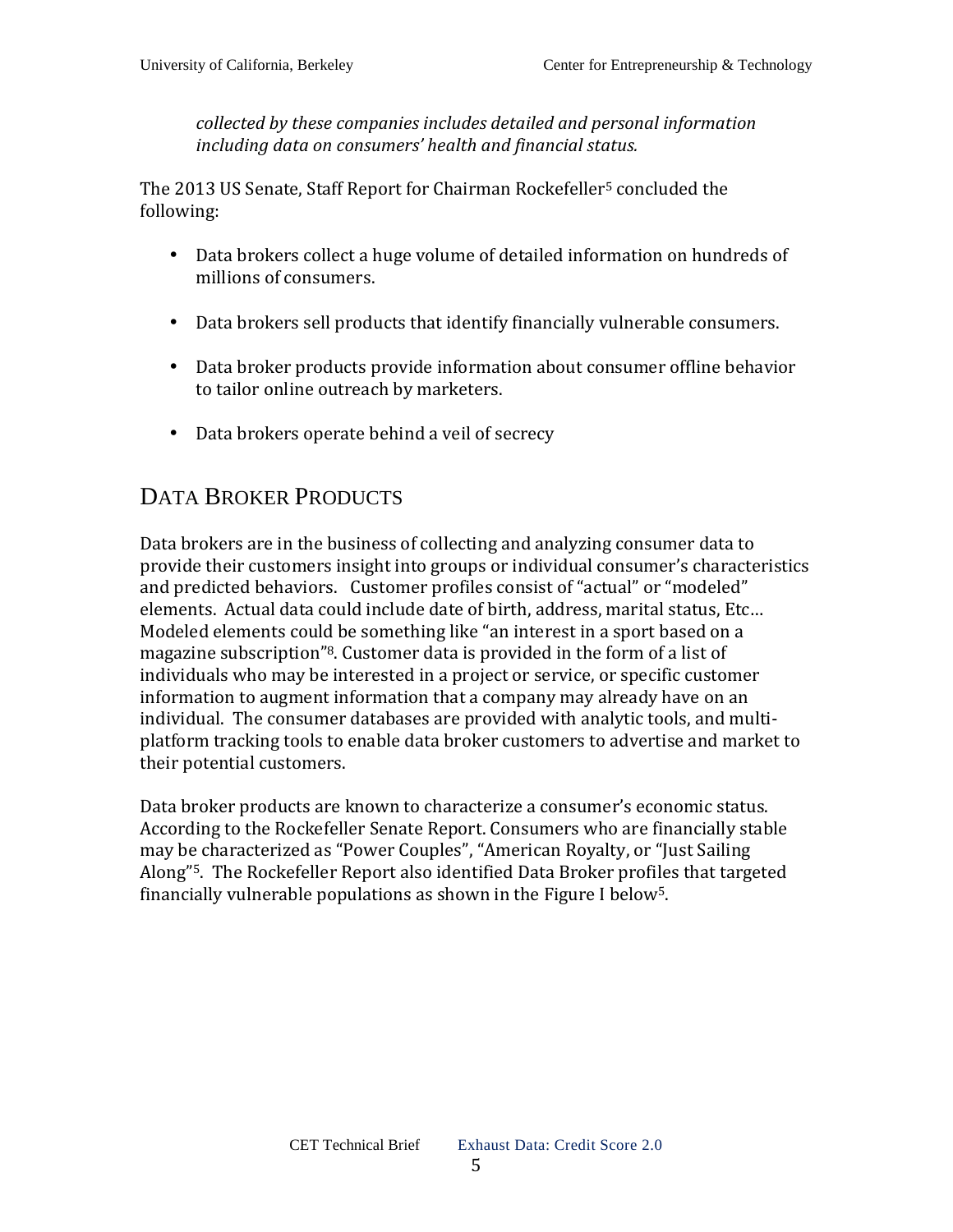# Sample List of Targeting Products Identifying **Financially Vulnerable Populations**

| "Burdened by Debt:                                                                                                                                                                   | "Struggling                                                                                                                                                                                    | "Meager Metro                                                                                                                                                                            | "Very Elderly"                                                                                                                                |
|--------------------------------------------------------------------------------------------------------------------------------------------------------------------------------------|------------------------------------------------------------------------------------------------------------------------------------------------------------------------------------------------|------------------------------------------------------------------------------------------------------------------------------------------------------------------------------------------|-----------------------------------------------------------------------------------------------------------------------------------------------|
| Singles"                                                                                                                                                                             | Elders: Singles"                                                                                                                                                                               | Means"                                                                                                                                                                                   | "Rolling the Dice"                                                                                                                            |
| "Mid-Life Strugglers:<br>Families"<br>"Resilient Renters"<br>"Very Spartan"<br>"X-tra Needy"<br>"Zero Mobility"<br>"Hard Times"<br>"Enduring<br>Hardships"<br>"Humble<br>Beginnings" | "Retiring on<br>Empty: Singles"<br>"Tough Start:<br><b>Young Single</b><br>Parents"<br>"Living on<br>Loans: Young<br><b>Urban Single</b><br>Parents"<br>"Credit<br>Crunched: City<br>Families" | "Relying on Aid:<br><b>Retired Singles"</b><br>"Rough"<br><b>Retirement: Small</b><br><b>Town and Rural</b><br>Seniors"<br>"Financial<br>Challenges"<br>"Credit Reliant"<br>"Rocky Road" | "Fragile Families"<br>"Small Town<br><b>Shallow Pockets"</b><br>"Ethnic Second-<br><b>City Strugglers"</b><br>"Rural and Barely<br>Making It" |

**I. Vulnerable Population Profiles** 

### COMPANY PROFILES

It is worth taking a quick look at three companies identified as Data Brokers. Experian and Acxiom are well established and Spokeo is an emerging player.

### I. EXPERIAN

Experian is a \$4.8B corporation headquartered in Dublin Ireland. Most consumers would identify Experian as a credit reporting agency, but Experian is really an information services company and operates in four segments: Credit Services, Consumer Services, Marketing Services, and Decision Analytics. Experian's business customers include financial services, automotive, insurance, media, telecoms, healthcare, education, and others.

As part of the Marketing Services business Experian has a suite of products that provide detailed consumer profiles, analytics, and tools that allows Experian customers to track their customer across multiple platforms<sup>8</sup>. See Figure II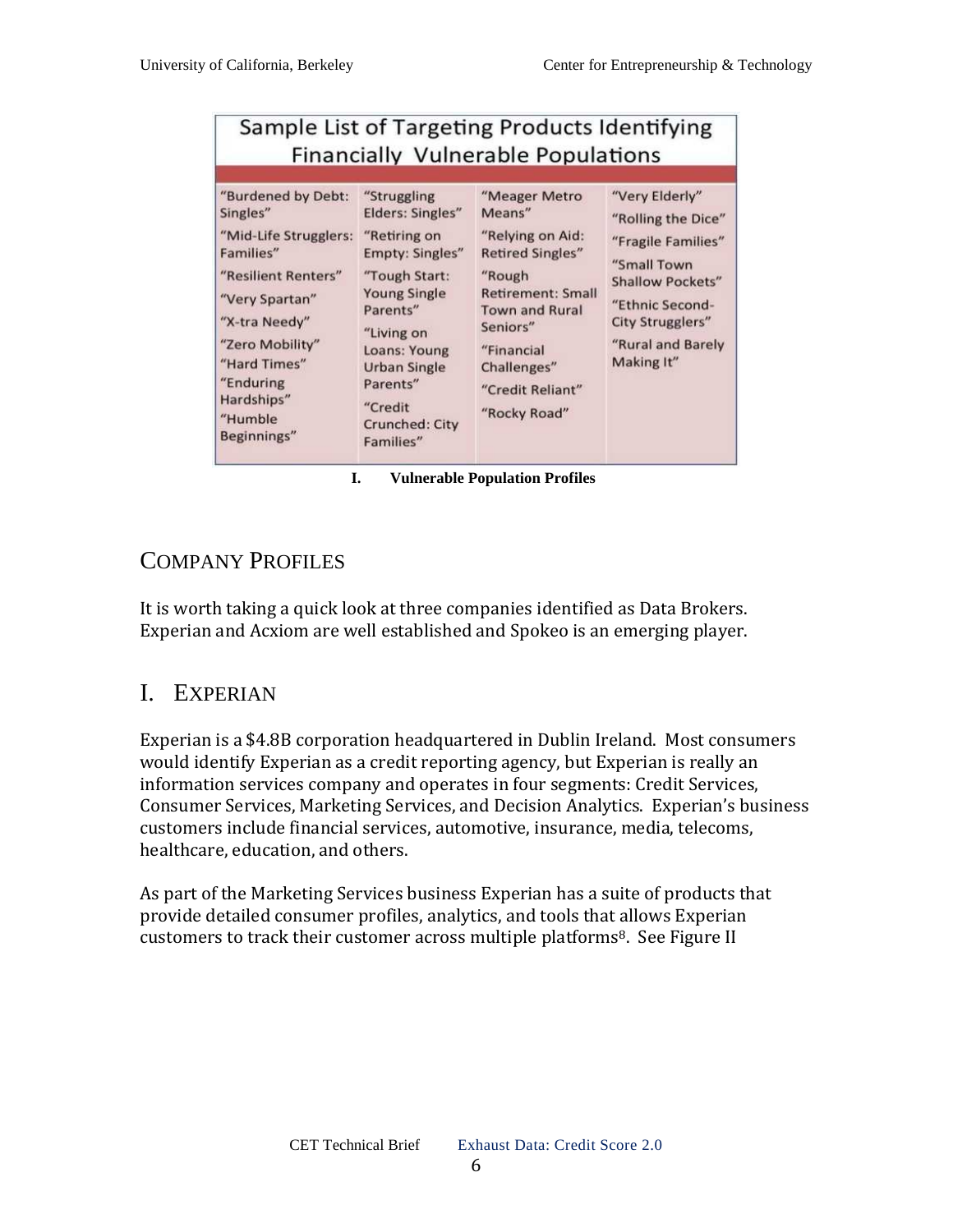

#### **Customer 360**

Profiles each of your customer segments with actionable demographic, behavioral, lifestyle and attitudinal data to drive smarter marketing strategies.

|  | $\overline{1}$ |
|--|----------------|
|  |                |

#### Hitwise<sup>®</sup>

Measures millions of consumers' online behavior on PCs, tablets and smartphones to deliver insight into consumer website usage and search behavior as well as online marketing performance.



### Simmons<sup>®</sup> National Consumer Studies

Annual survey of 30,000 consumers, measuring 8,000 brands and 700 psychographic questions with 60,000 elements in all. Understand key demographic groups, including Kids & Teens, LGBT, critical Hispanic ethnic groups and all major media behaviors covering television, online, mobile, print, radio, social media and more.



#### SimmonsLOCAL<sup>SM</sup>

Reports nearly 60,000 consumer data elements, including media behaviors, brand preferences and attitudes down to the ZIP Code level across the country.



### Simmons<sup>®</sup> Connect

Cross-platform consumer profiling and media planning tool that reports consumer behavior and attitudes across 11 media platforms.

**II. Experian Marketing Services Products<sup>14</sup>**

### In a 2013 US Senate, Staff Report for Chairman Rockefeller<sup>5</sup> it states the following:

*Experian manages a database open to catalog sellers as well as brick and mortar and e-commerce retailers. Participants provide customer transactional records, which may include consumer's name, address, gender, e-mail address, phone number, channel of purchase (e.g. online or in-store), dollar amount, payment method, transaction date, and transaction product category.85 Experian summarizes the information to describe buying behaviors at the household level within general product categories – such as "Kitchen and Tabletop," "Books," or "Vitamins/Health Products."<sup>86</sup>*

### II. ACXIOM

Acxiom is \$1.1B Corporation headquartered in Little Rock Arkansas. The company operates as an enterprise data, analytics, and software-as-a-service company in the United States, Europe, South America, and the Asia-Pacific. The company operates in three segments: Marketing and Data Services, IT Infrastructure Management, and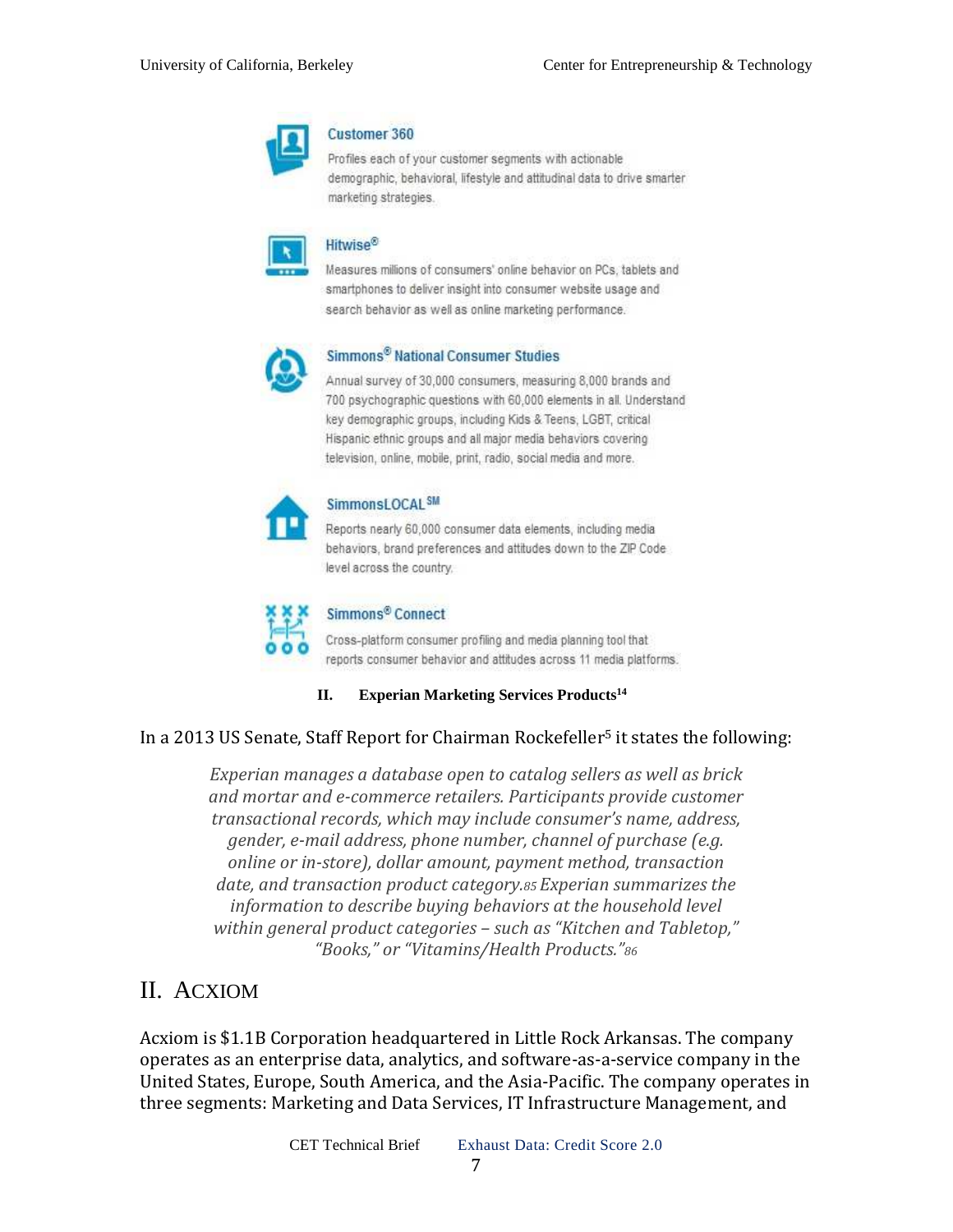Other Services12. Similar to Experian Axciom provides consumer profiling, analytics, and online platform tracking tools that allow its customers to target market to consumers. Its products include:

- PersonicX: Consumer Segmentation
- AbiliTec: Customer matching & identify resolution
- Audience Operating System (AOS): Device platform tracking

Acxiom maintains databases for approximately 700 million individual's world wide<sup>5</sup>. Its consumer profiles consist of around 1,500 data points<sup>10</sup>. The PersonicX classification systems assigns consumers to one of 70 socioeconomic clusters"10. An example is given in Figure III<sup>13</sup>. Axciom also maintains the consumer database for 47 of the top fortune 500 companies<sup>10</sup>. Individuals can see some of the data that is being held by Acxiom at www.Aboutthedata.com. After entering information to identify yourself, e.g. social security number, individuals can view and correct information on file.

Like Experian and Eqifax Axciom admitted to the Senate Commerce Committee panel in 2013 that it passed on sensitive information of individuals in the "X-tra needy" category. The information was un-specified but included income, credit denials, and if individuals had been victims of crimes<sup>10</sup>.

8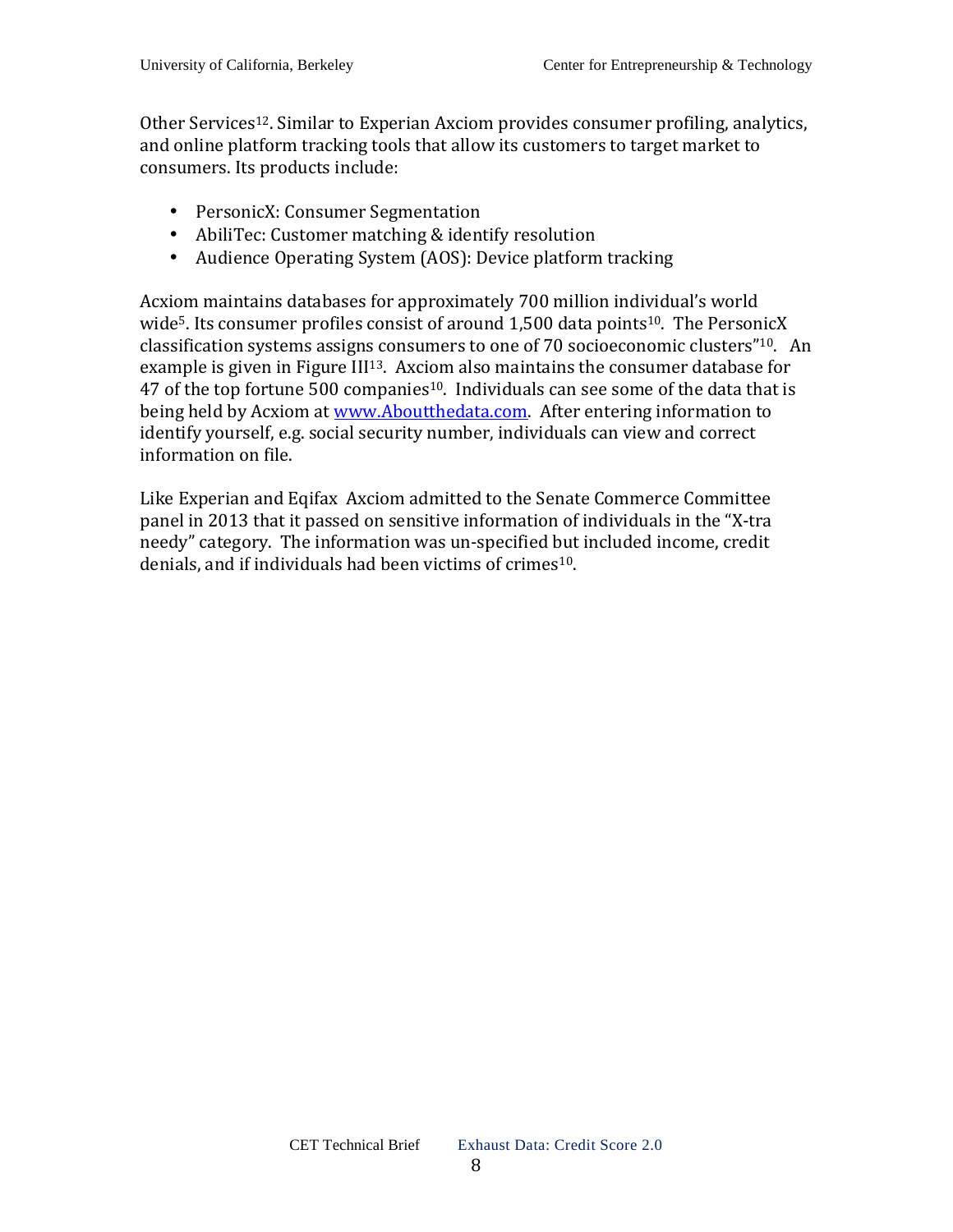### **GROUP 6X**

### **MIXED SINGLES RX**

61

69

 $70^{\circ}$ 

GROUP **CLUSTERS**  MIXED SINGLES HOUSEHOUDS: 3.151.700 (2.55% OEU.S.) Urban Scramble

Pennywise Mortgagees

**Resilient Renters** 

#### **ABOUT MIXED SINGLES**

The three clusters of Group 6X, "Mixed Singles," struggle with some of the lowest incomes and often little more than minimal savings or investments; all occupy the lowest rungs of the socio-economic ladder. It should be noted, however, that all three have high concentrations of students when compared to national averages. All depend on low echelon, white-collar and blue-collar jobs, often part-time. Members of this life stage group have no children. This group shows strong urbanicity, two clusters extremely urban and one moderately dense.

#### WHEN THEY GREW UP...

- · Oprah Winfrey debuts
- · Back to the Future is released
- · Miami Vice
- Bobby Brown releases<br>My Prerogative

#### MIXED SINGLES, A DAY IN THE LIFE

Name of profagonist: "Malcolm"

Wakes up... warms up some Entenmann's cake for breakfast and washes it down with skim milk

Spends the day... looking for a new job on the Internet, and listening to Urban radio. missing his first class at Phillips Community College. He hates the instructor and figures that he was going to drop that class anyway.

Talks about weekend plans to... hang out with his buddies, checking out the latest dance club and maybe go to the opening weekend of the latest movie.

Has a meeting with...his financial aid counselor to find out if he could still receive financial aid if he drops the course.

Spends the evening... working the late shift in the grocery store. It's a boring job, but the two M.O.D. (Managers on Duty) are okay to work for. He's a checker for part of the evening, then a stocker. He gets off work at 2:00 a.m.

Goes to bed at...3:00 a.m., watching...Family Guy.

#### **III. PersonicX Profile**

### III.SPOKEO

Spokeo is a privately held company based in Pasadena CA. Their product is a web based search platform that enables individuals and business to search people online. Enter a name into their search engine and it will identify potential matches with information like date of birth, previous homes, and family members to narrow the search. Pay a small fee and the site will provide aggregated online and offline information. See Figure IV.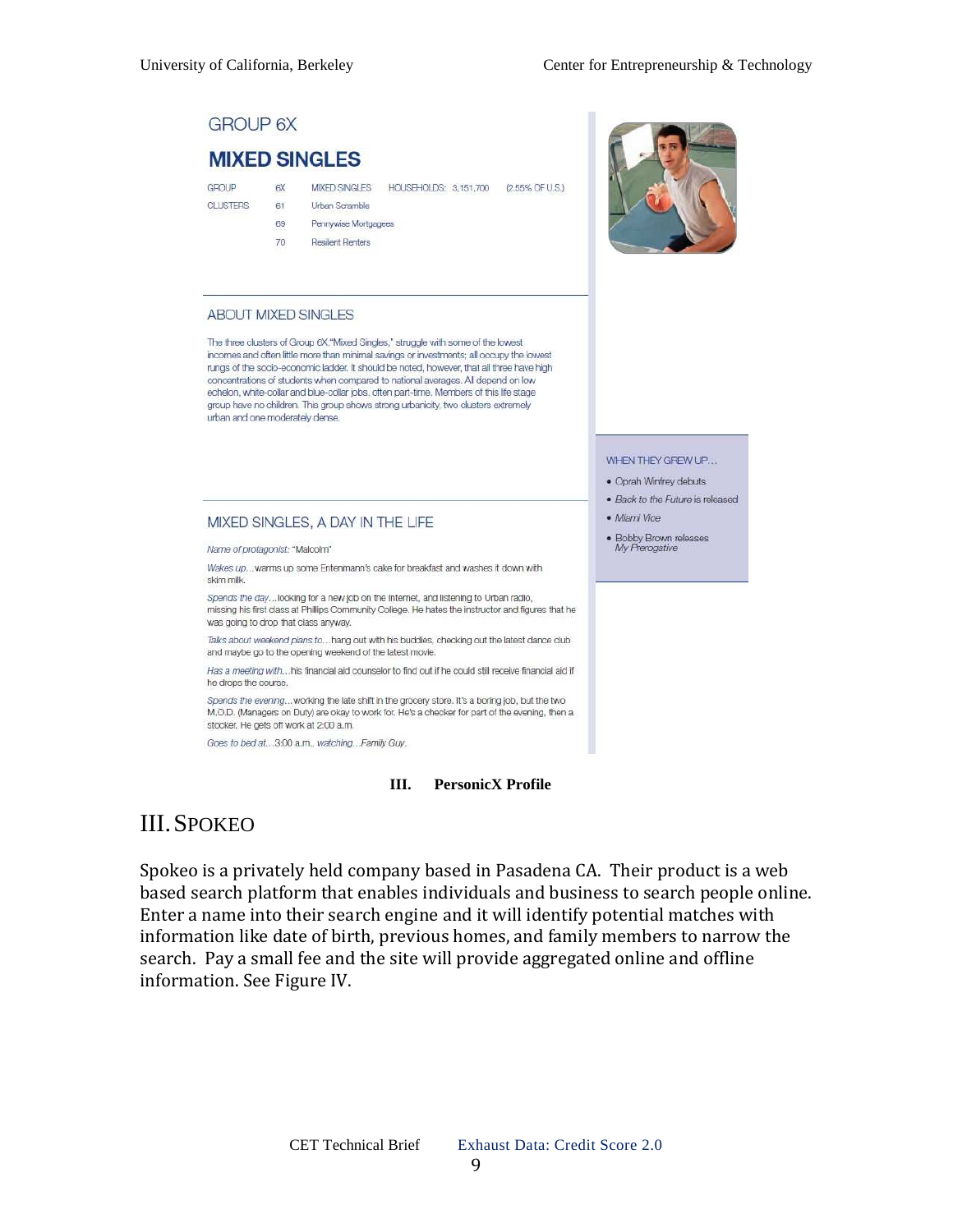

Spokeo has had issues with the FTC. In 2012 It paid a \$800,000 in civil penalties after it was accused of selling personal profiles to third parties in violation of the Fair Credit Report Act (FCRA)10.

### REGULATION

Data collection technology has raced ahead of regulation. In the U.S. there is a mixture of regulations at the Federal and State level. For example the Fair Credit Reporting Act, FCRA regulates the reporting financial transactions. The Video Privacy Protection Act of 1988 regulates the reporting of video rentals as a result of the Robert Bork Supreme Court nomination hearings<sup>15</sup>. However the collection and usage of vast quantify of offline and online data is not regulated. This includes data captured by browsers, social media posts, location data provide to applications, retail purchases, home purchases, Etc…

There are several question with respect to the ownership of data. For example do you give up your privacy rights when you agree to a multipage click through agreement or loyalty program? Do you own your image if it is posted by another individual on Social Media? Can an individual get a report of what data is being held by an organization and how it is being used?

The U.S. Federal and State regulators are just beginning to debate the regulation of Exhaust Data. The EU has been ahead of the U.S. with respect to regulation. The EU has passed regulations on the "Right to be forgotten" and "The Right to Know". The "Right to be forgotten" is targeted at Google to remove information from search results if it is requested by an individual. It does not regulate the data sources. The "Right to Know" regulations allow individuals to know what data is being held by companies. What is not clear is how effective regulations will be given changing technology and that data is being held across international boundaries.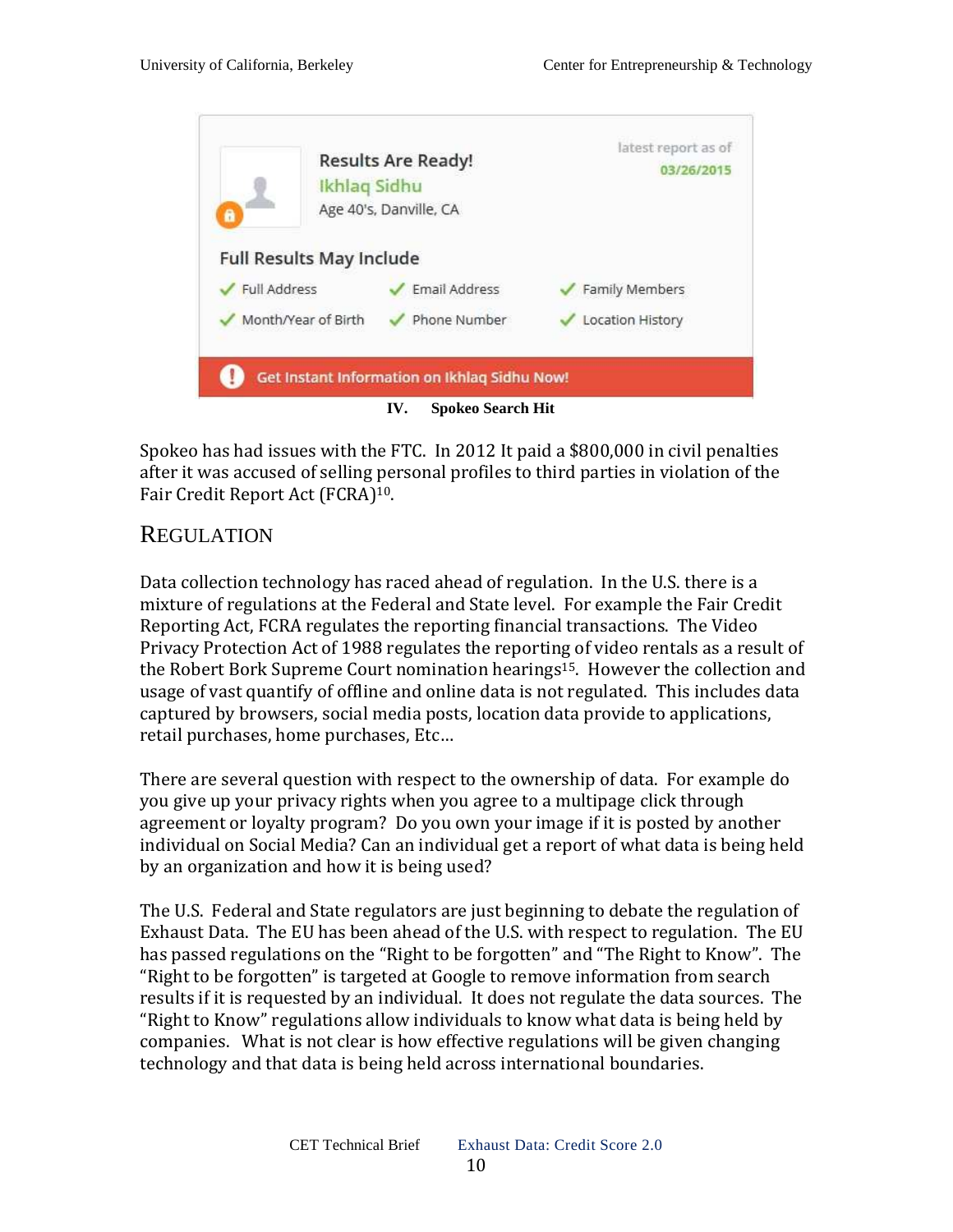# DATA COLLECTION SUMMARY

The Data Collection and Broker business is a multi-billion dollar industry that is collecting vast quantiles of consumer data. A few key observations:

- Online and Offline data is being sold & merged to target market to consumers
- Data brokers create detailed "profiles" to target consumers
- Consumer have limited visibility of their online "profile"
	- No transparency
	- May be incorrect
- Regulation has not caught up with the technology

This may sound harmless if the only downside it miss targeted advertising or paying a different price for a product, but an incorrect profile data or analysis could be used to set insurance rates, deny access to a service, or impact employment. The industry and regulation needs to provide individual control, transparency, security, and access to accuracy.

# EMERGING PLAYERS

Now after we looked at existing companies in the market analyzing personal data exhaust to build personal profile, let's talk about emerging players, what they do and how this may enable new business opportunity and potentially build new ecosystem and bring new players around such well-known and established terms as credit score and credit report. We will look at several companies who are using data exhaust to build personal profile.

## KRED, KLOUT, PEERINDEX

There is a group of companies Kred (http://kred.com), Klout (http://www.clout.com), PeerIndex (http://www.peereindex.com, recently acquired by BrandWatch) which are measuring personal influence score based on activity of the person in social media. Once influence metrics is built - those companies help to connect "influencers" with other companies who are interested to advertise their new product/service or increase awareness on specific topic in social media.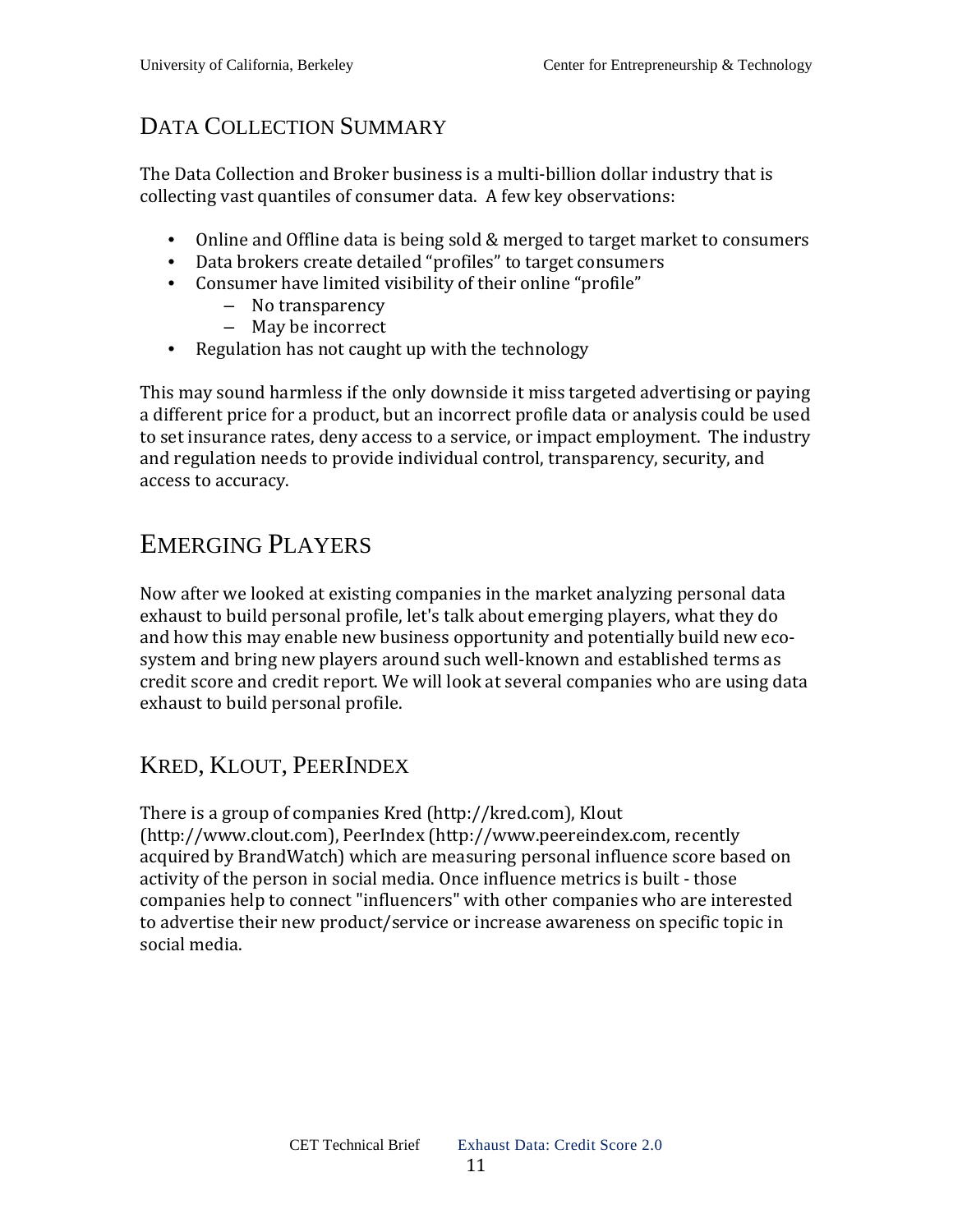

While this does not sound like personal profile or worthiness metrics - this is an example of an emerging personal metric in the world of IoT and "sharing economy".

# **TRUSTCLOUD**

Another company building personal profile is TrustCloud. TrustCloud is a credit platform for Peer Marketplaces that measures virtuous behavior online to build a portable and contextual trust score you can use anywhere.



TrustCloud collects your publicly-available data from networks like Facebook, Google and LinkedIn, then analyzes it and assigns your trustworthiness a ranking between 1 and 1000 and builds 3 metrics out of it.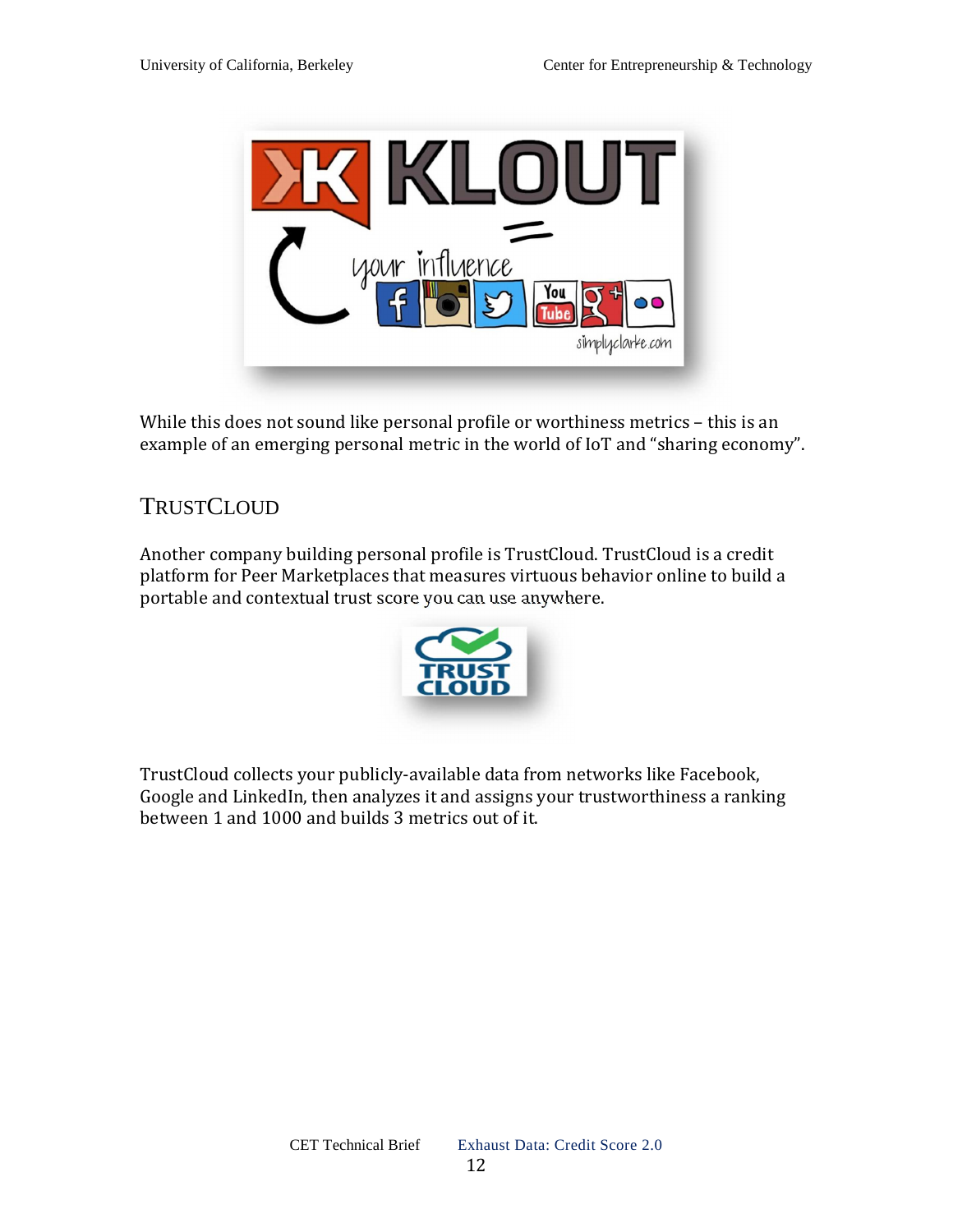

 A TrustScore which measures trustworthiness on a scale of 1 to 1000, with 1000 being the most trustworthy. The score represents a composite of universal trustworthiness "virtues" like consistency, generosity, and transparency. In essence this is very similar to regular credit score except the source of information, but represents mainly your worthiness in online/sharing world.

 TrustCard is an online widget that shows your profile picture, name, TrustScore, data sources, and the TrustCard Badges you've earned. The card can be embedded almost anywhere to let others know that you're trustworthy: across participating sharing site user profiles, personal identity sites, blogs — even your email signature.



A TrustCard Badge represent trustworthiness in different contexts. Some badges highlight behaviors like consistency, generosity and transparency. Other Badges represent specific areas such as room-sharing, car-sharing, or task-sharing.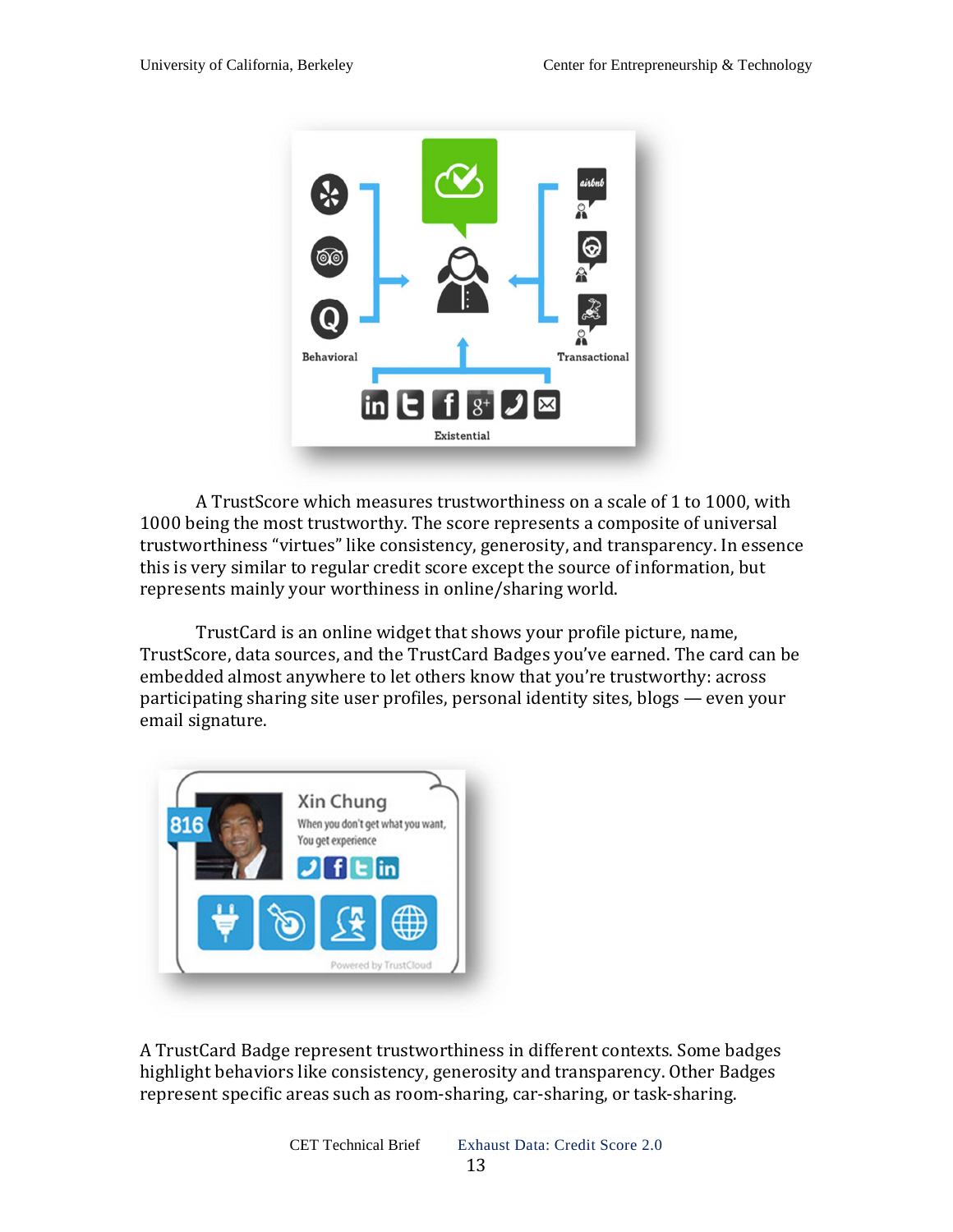

Overall as you can see what TrustColud is providing is "online" version of credit score and credit report built based on your personal data exhaust. The TrustScore along with TrustCard/TrustBadges are relevant in context of new "sharing" economy and online services which most of us are using in everyday life – renting the apartment thought such services as AirBnB and HomeAway, sharing your car for a ride or selling something on eBay.

# EMERGING OPPORTUNITY - CREDIT SCORE 2.0

Now let's talk about market opportunity which we see in this sector. We think that there is a need in new kind of credit score - "Credit Score 2.0". Credit Score 2.0 should be less sensitive and confidential compared to classic credit report to be used widely online. It should be more relevant in context of social networks, online marketplaces and sharing services which people use - the fact that you have no debt and high salary does not mean you're careful apartment renter or that you accept returns once you sell something on eBay.

In a simple way Credit Score 2.0" is similar to current seller/buyer rating on eBay. The problem with the eBay rating is you cannot easily benefit from it within other online services and it is limited to reflect your trustworthiness as seller/buyer of goods on the internet, but tells nothing about your apartment rental history or car sharing experience. The Credit Score 2.0 should fill exactly those gaps to be widely accepted and useful - it should be portable/sharable between online services and should be universal. In this respect data exhaust is the perfect data source for it - the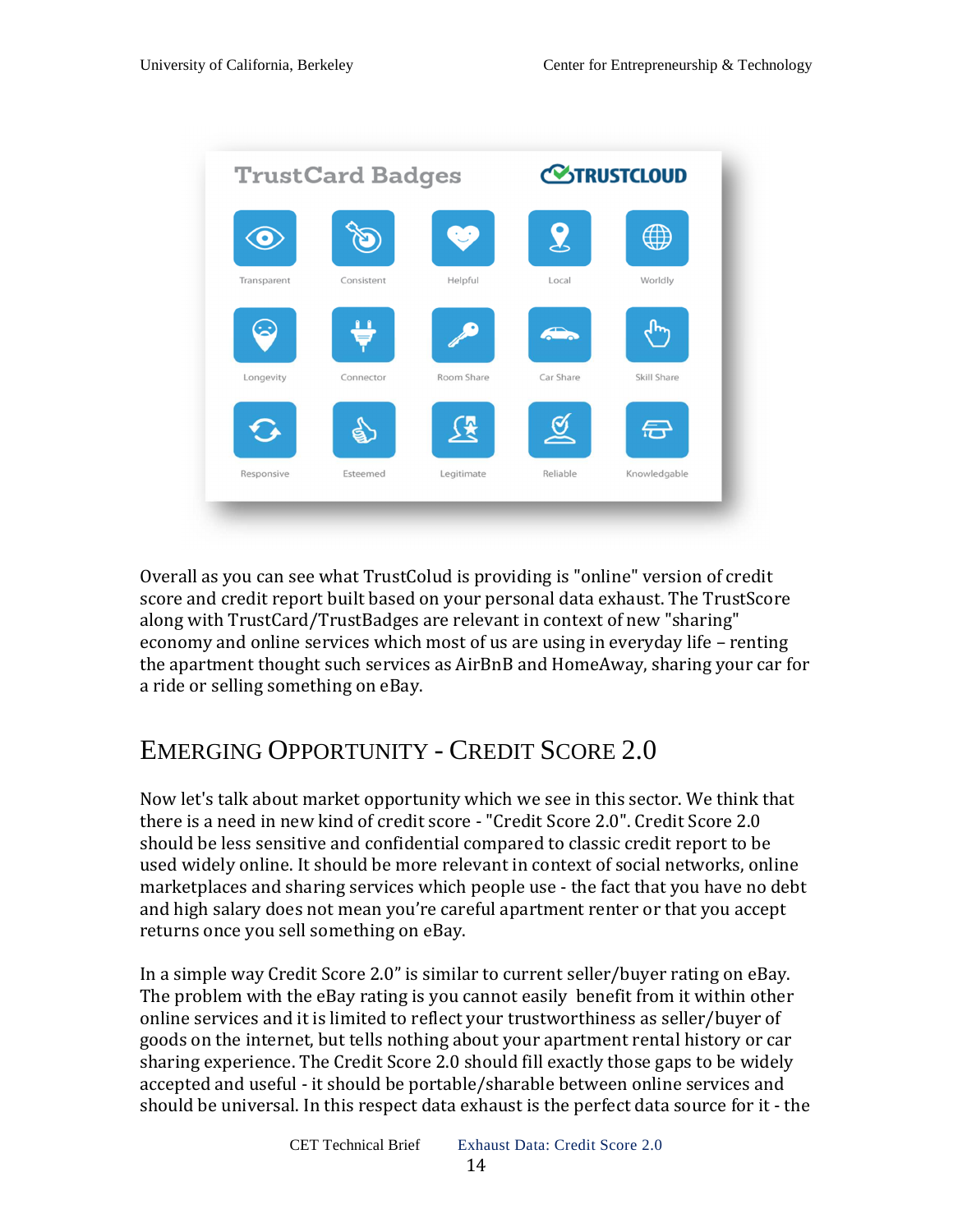data exhaust we leave behind has a lot of details and dimensions allowing the ability to make such metrics very powerful and relevant from many perspectives. At the same time most "exhaust" data is public today, so there should be less concerns using it vs. sources of classic credit reports which many people consider confidential.

How to monetize Credit Score 2.0? We think there are many opportunities, but in the simplest form - online services such as AirBnB or HomeAway could pay to Credit Score 2.0 providers (for example, to TrustCloud) to link user profiles with TrustCard, so that renters could see landlord's TrustScore and TrustBadges and could use it while selecting among potential places to rent. Same is true from landlord's perspective - if there are multiple candidates for your apartment, it is useful to have some score helping to decide which candidate is better future tenant.

# CREDIT SCORE 2.0 MARKET & FUTURE

The current market is new and has few established players. We expect more companies to appear in this area to bring newer/better technology and to address specific scenarios and concerns. Emerging players will substitute/complement current established services like Experian and Equifax in many services where "classic" credit report is not relevant. Once monetization is clear there will likely be many mergers and acquisitions done by current established Big Data players.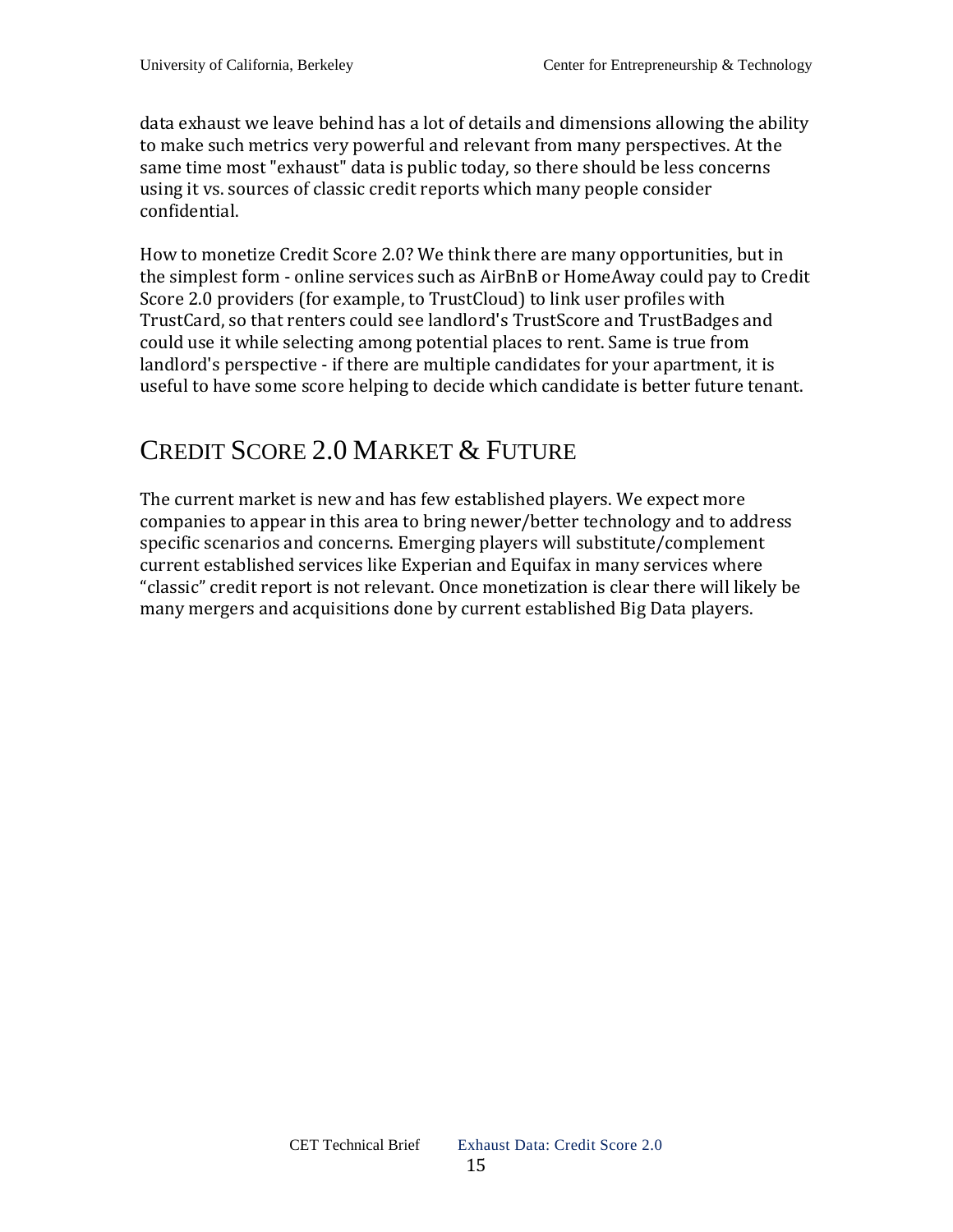# **REFERENCES**

- 1. Intel infographic. 2014. "http://www.intel.com/content/www/us/en/communications/internetminute-infographic.html". Intel Corp. Communications.
- 2. 2013 US Digital Future in Focus Whitepaper. February 14, 2013. [h](http://www.comscore.com/Insights/Presentations-and-)ttp://www.comscore.com/Insights/Presentations-and-Whitepapers/2013/2013-US-Digital-Future-in-Focus.
- 3. Marudubshinki. 2015. "Apache Hadoop". Wikipedia.
- 4. Ridgeway, James. 2011. "Is Your Drugstore Selling Your Private Information to Big Pharam?". Mother Jones.
- 5. Office of Oversight and Investigations, Majority Staff. 2013. "A Review of the Data Broker Industry: Collection, Use, and Sale of Consumer data for Marketing Purposes. United States Senate Committee on Commerce, Science, and Transportation.
- 6. Federal Trade Commission, *Protecting Consumer Privacy in an Era of Rapid Change*, at 68 (Mar. 2012) (hereafter "FTC Privacy Report"). These companies may also be referred to as "information resellers." *See*  Government Accountability Office, *Information Resellers: Consumer Privacy Framework Needs to Reflect Changes in Technology and the Marketplace*, GAO-13-663 (Sept. 2013) (hereafter "GAO Information Resellers Report").
- 7. GAO Information Resellers Report*, supra* n.1, at 5 (noting: "Several privacy related organizations and websites maintain lists of data brokers—for example, Privacy Rights Clearinghouse lists more than 250 on its website but none of these lists claim to be comprehensive. The Direct Marketing Association, which represents companies and nonprofits that use and support data-driven marketing, maintains a proprietary membership list, which it says numbers about 2,500 organizations (although that includes retailers and others that typically would not be considered information resellers)").
- 8. Acxiom Narrative Response to Senate Commerce Committee (Feb. 15, 2013).
- 9. Experion Web Site.
- 10. Digital Exhaust: What Everyone Should Know About Big Data. Digitization, and Digitally Driven Innovation. Dale Neef.
- 11. TrustCloud (http://www.trustcloud.com)
- 12. Yahoo Finance (http://finance.yahoo.com/q/pr?s=ACXM+Profile)
- 13. Acxiom: PersonicX\_Binder.pdf (http://reference.mapinfo.com/software/anysite\_segmentation/english/2\_0 \_1/PersonicX\_Binder.pdf)
- 14. Experian: (http://www.experian.com/marketing-services/consumerinsights.html?cat1=customer-acquisition&cat2=marketresearch&intcmp=hptn\_cust\_acq\_simm)
- 15. [Epic.org; h](https://epic.org/privacy/vppa/)ttps://epic.org/privacy/vppa/